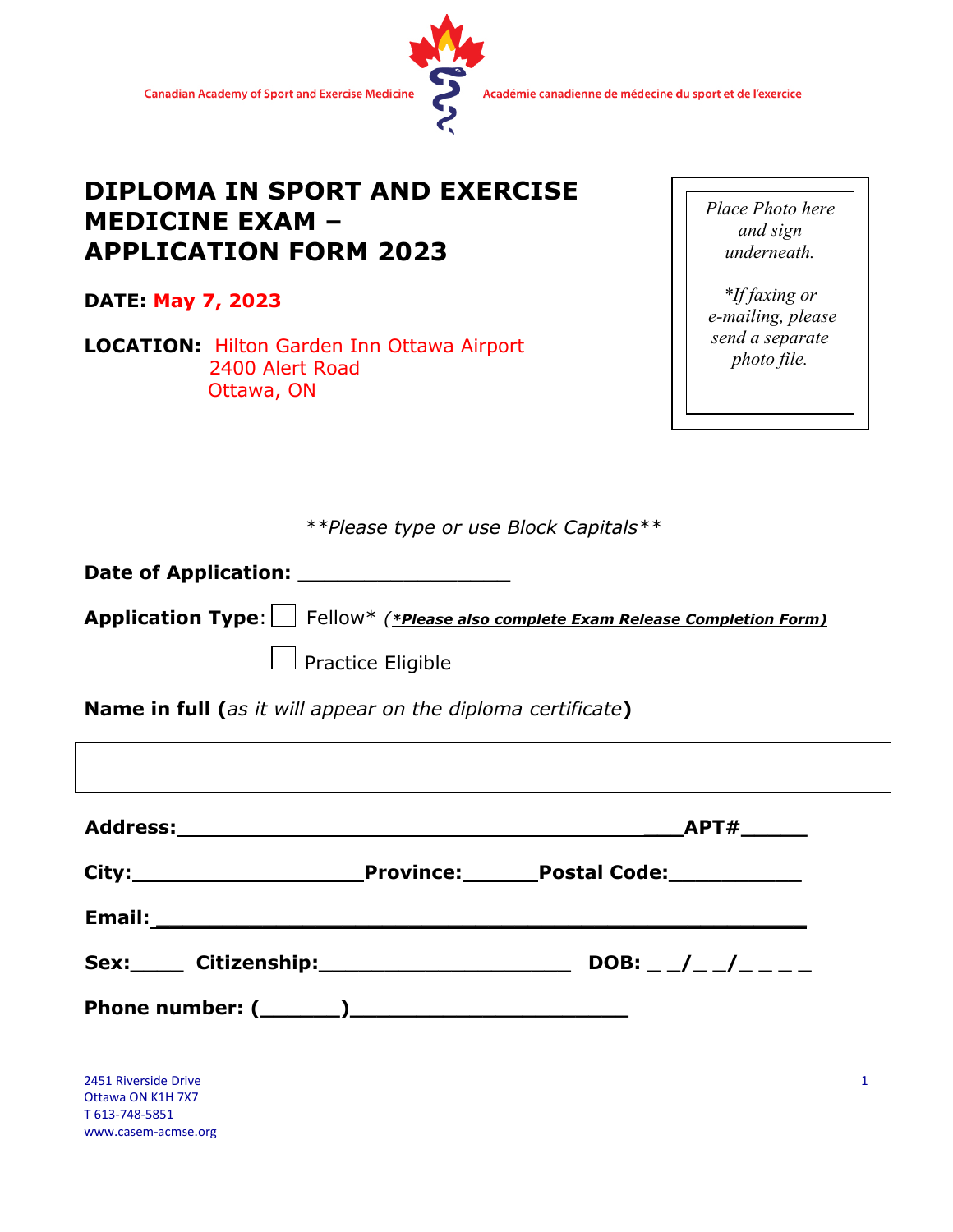

| <b>Medical Education</b><br>the control of the control of the control of the control of the control of the control of the control of the control of the control of the control of the control of the control of the control of the control of the control |  |
|-----------------------------------------------------------------------------------------------------------------------------------------------------------------------------------------------------------------------------------------------------------|--|
|                                                                                                                                                                                                                                                           |  |
|                                                                                                                                                                                                                                                           |  |
| Date of Graduation: ___________________                                                                                                                                                                                                                   |  |
| <b>Internships (please complete if applicable)</b>                                                                                                                                                                                                        |  |
|                                                                                                                                                                                                                                                           |  |
|                                                                                                                                                                                                                                                           |  |
| <b>Residencies</b>                                                                                                                                                                                                                                        |  |
|                                                                                                                                                                                                                                                           |  |
|                                                                                                                                                                                                                                                           |  |
| <b>Fellowships</b>                                                                                                                                                                                                                                        |  |
|                                                                                                                                                                                                                                                           |  |
|                                                                                                                                                                                                                                                           |  |
| <b>Current Practice</b>                                                                                                                                                                                                                                   |  |
| How many years in Active Practice (Location with Dates):                                                                                                                                                                                                  |  |
|                                                                                                                                                                                                                                                           |  |
|                                                                                                                                                                                                                                                           |  |
| $\frac{3}{2}$                                                                                                                                                                                                                                             |  |
| 4.                                                                                                                                                                                                                                                        |  |
|                                                                                                                                                                                                                                                           |  |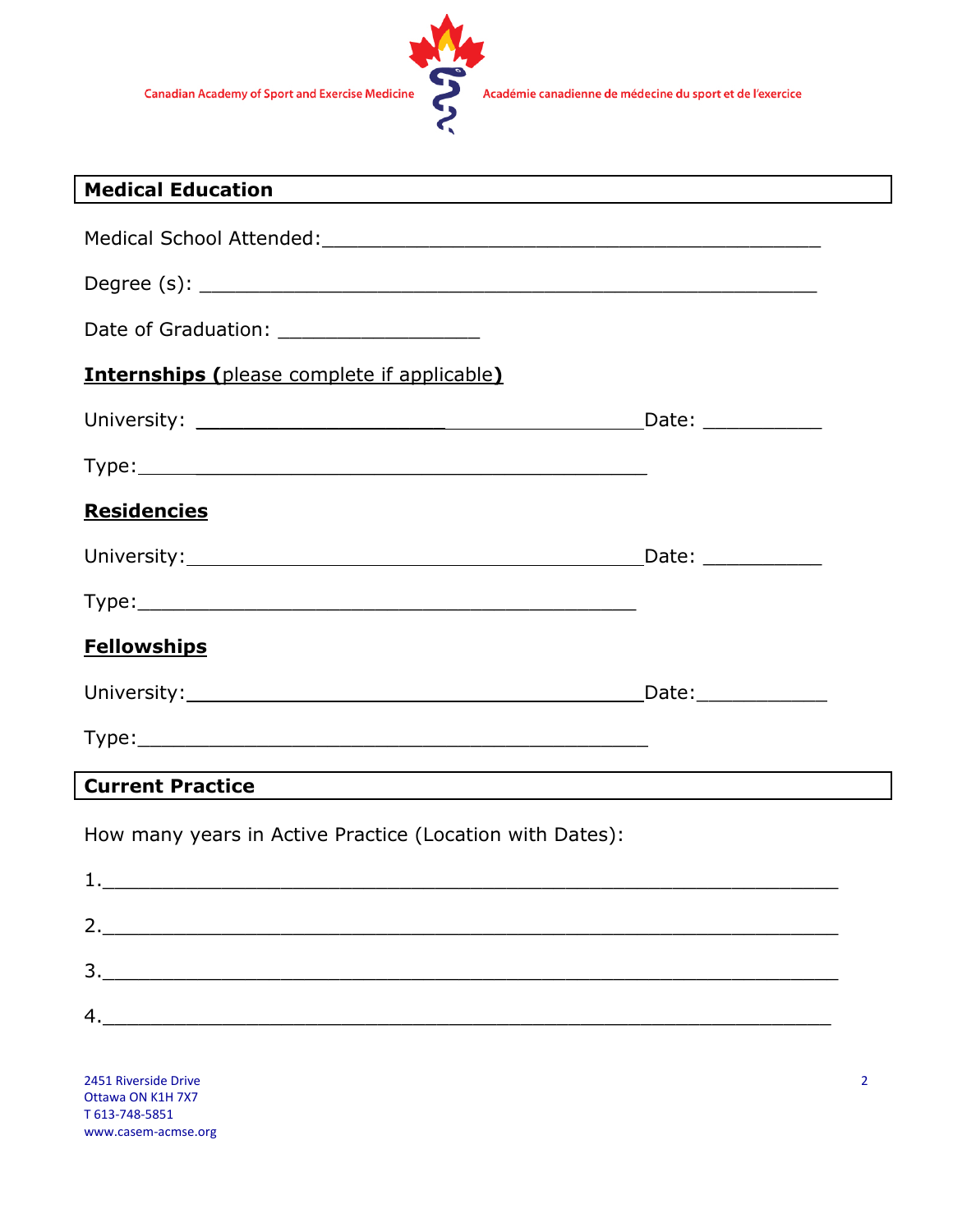

#### **Please select area of primary practice**:

- 
- … Orthopedic Surgery … CCFP … Neurosurgery
- 
- … Physical Med & Rehab … Family Practice … Podiatry
- 
- 
- 
- 
- … CCFP (EM) … Pediatrics … Emergency
	-
- … Fellow … Psychiatrist … FRCP
	-
	-
- … Anesthesiology … Occupational Medicine … Cardiovascular Medicine
	-
	-
	-
	-
- … Resident … Geriatrics … Rheumatology
- … Internal Medicine … Sport Medicine … Military Medicine
- … Other

**Percentage of Current Practice that is dedicated to sport medicine**:\_\_\_\_\_%

#### **Choose which location best describes the majority of your practice**:

a) Rural b) Urban

| Are you university-affiliated? | $ $ Yes | No                          |
|--------------------------------|---------|-----------------------------|
| Are you actively teaching?     | $ $ Yes | $\overline{\phantom{a}}$ No |

**FOOD ALLERGIES** or **SENSITIVITIES**:(Please indicate any food allergies or sensitivities here. You will be fed both breakfast and lunch during the exam and this will help with catering needs.)

\_\_\_\_\_\_\_\_\_\_\_\_\_\_\_\_\_\_\_\_\_\_\_\_\_\_\_\_\_\_\_\_\_\_\_\_\_\_\_\_\_\_\_\_\_\_\_\_\_\_\_\_\_\_\_\_\_\_\_\_\_\_\_\_\_

\_\_\_\_\_\_\_\_\_\_\_\_\_\_\_\_\_\_\_\_\_\_\_\_\_\_\_\_\_\_\_\_\_\_\_\_\_\_\_\_\_\_\_\_\_\_\_\_\_\_\_\_\_\_\_\_\_\_\_\_\_\_\_\_\_\_

| <b>CASEM Membership</b>                                                                                                                                                |  |  |  |  |  |
|------------------------------------------------------------------------------------------------------------------------------------------------------------------------|--|--|--|--|--|
| Are you a member of CASEM? Yes<br>$No$                                                                                                                                 |  |  |  |  |  |
| (If NO, please enclose a completed application form for membership and include the<br>membership fee with payment of the examination fee or join online https://casem- |  |  |  |  |  |

[acmse.org/\)](https://casem-acmse.org/)

2451 Riverside Drive Ottawa ON K1H 7X7 T 613-748-5851 www.casem-acmse.org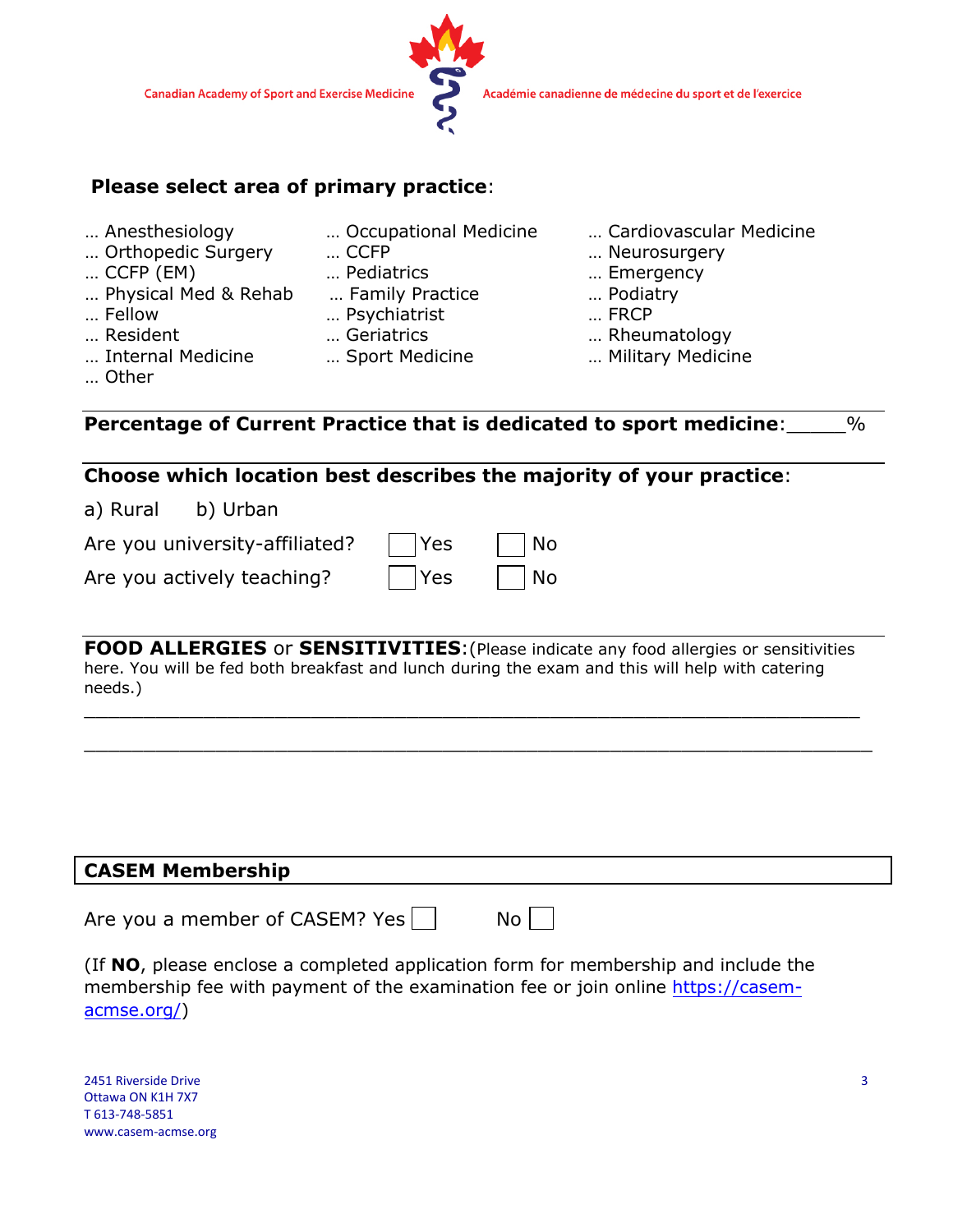

## **This application CANNOT be processed unless it is accompanied by the following:**

#### **Practice Eligible Route**

- 1. One signed photograph please paste on page 1 of application in box provided OR e-mail your picture to [rmenard@casem-acmse.org](mailto:rmenard@casem-acmse.org)
	- 2. List of 50 logged event coverage hours, listed in the attached log sheets. *(current within previous two years - in 3 of the 5 areas.)*
	- 3. Application fee of \$2000.00 (including \$250.00 non-refundable exam submission fee; (if payment by cheque, please submit two cheques) *(please read Refund Policy very carefully).*
	- 4. Certificate of Attendance for 1 provincial or 1 national sport medicine conference *(held within previous two years)*
	- 5. CASEM membership payment for the current calendar year has to be up-todate.

#### **Fellowship Route**

- 1. One signed photograph please paste on page 1 of application in box provided OR e-mail your picture to [rmenard@casem-acmse.org](mailto:rmenard@casem-acmse.org)
- 2. List of 50 logged event coverage hours, listed in the attached log sheets. (current within previous two years - in 3 of the 5 areas.)
- 3. Application fee of \$2000.00 (including \$250.00 non-refundable exam submission fee; (if payment by cheque, please submit two cheques) *(please read Refund Policy very carefully)*.
- 4. Fellowship letter from the Fellowship Director of your Sport Medicine Fellowship Program
- 5. Completed Exam Result Release Form
- 6. CASEM membership payment for the current calendar year has to be up-to-date.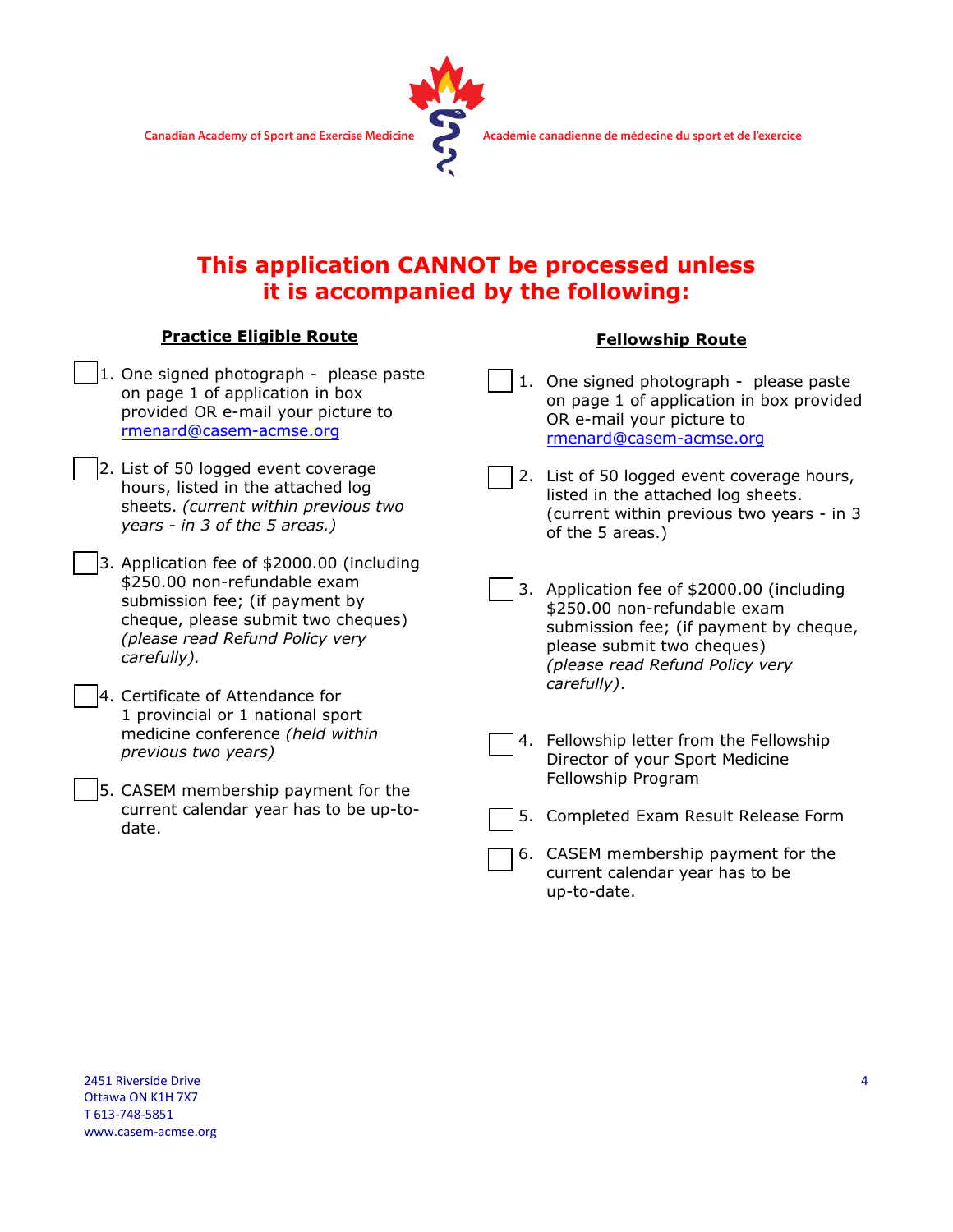

# **CASEM DIPLOMA IN SPORT AND EXERCISE MEDICINE 2023 EXAM FEE PAYMENT**

**Exam Fee Payment \$2,000.00**  $\Box$  **VISA**  $\Box$  **M/C** 

#### **Payment by cheque #**

Please make out 2 cheques for \$250.00 and \$1,750.00)

A \$250.00 exam application fee will be charged when your application is received. This application fee is non-reimbursable. The balance of the fee will be charged after the deadline for the exam application has passed.

| Card Number: The Manuscript of American American American American American American American American America |                                       |        |
|----------------------------------------------------------------------------------------------------------------|---------------------------------------|--------|
| Expiration Date: $\frac{1}{\sqrt{2}}$                                                                          | $CVC$ (3 digits on back) ____________ |        |
| NAME ON CARD_                                                                                                  |                                       |        |
| Signed:                                                                                                        |                                       | Dated: |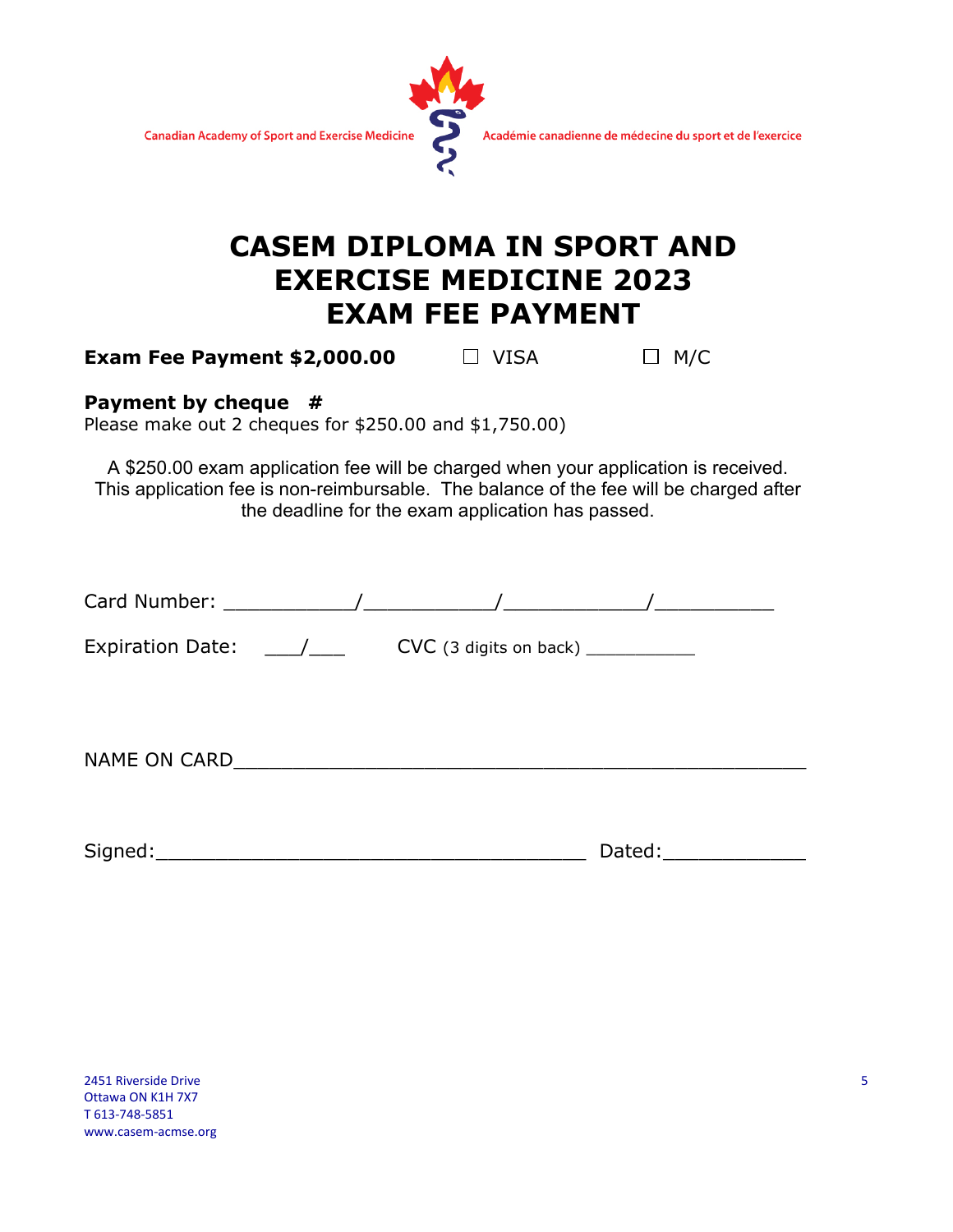

# **REFUND POLICY CASEM DIPLOMA EXAM IN SPORT AND EXERCISE MEDICINE**

All interested candidates are required to submit their completed application form and exam fee of \$2000.00 to confirm their position to sit the CASEM Diploma Exam.

**DATE: May 7, 2023**

#### **LOCATION: Ottawa, ON**

### **WITHDRAWAL OR CANCELLATION POLICY**

WRITTEN NOTICE OF WITHDRAWAL from the exam process MUST BE RECEIVED BY HEAD OFFICE.

If notice of withdrawal is received after your application has been approved (once the date and location have been confirmed and you have agreed to sit) the following attrition policy will apply:

#### **ATTRITION POLICY**

3 months to the date of the examination the candidate loses entire fee of \$2000.00. *(February 7, 2023)*

3 - 5 months from date of examination \$250 admin fee is forfeited, \$1200 will be held toward one of the next two exams and \$550 will be returned back to the candidate. *(December 7, 2022 - February 6, 2023)*

From the date your application is accepted until 5 months from date of examination - \$250 admin fee only forfeited, \$1,750.00 returned to candidate. *(December 7, 2022)*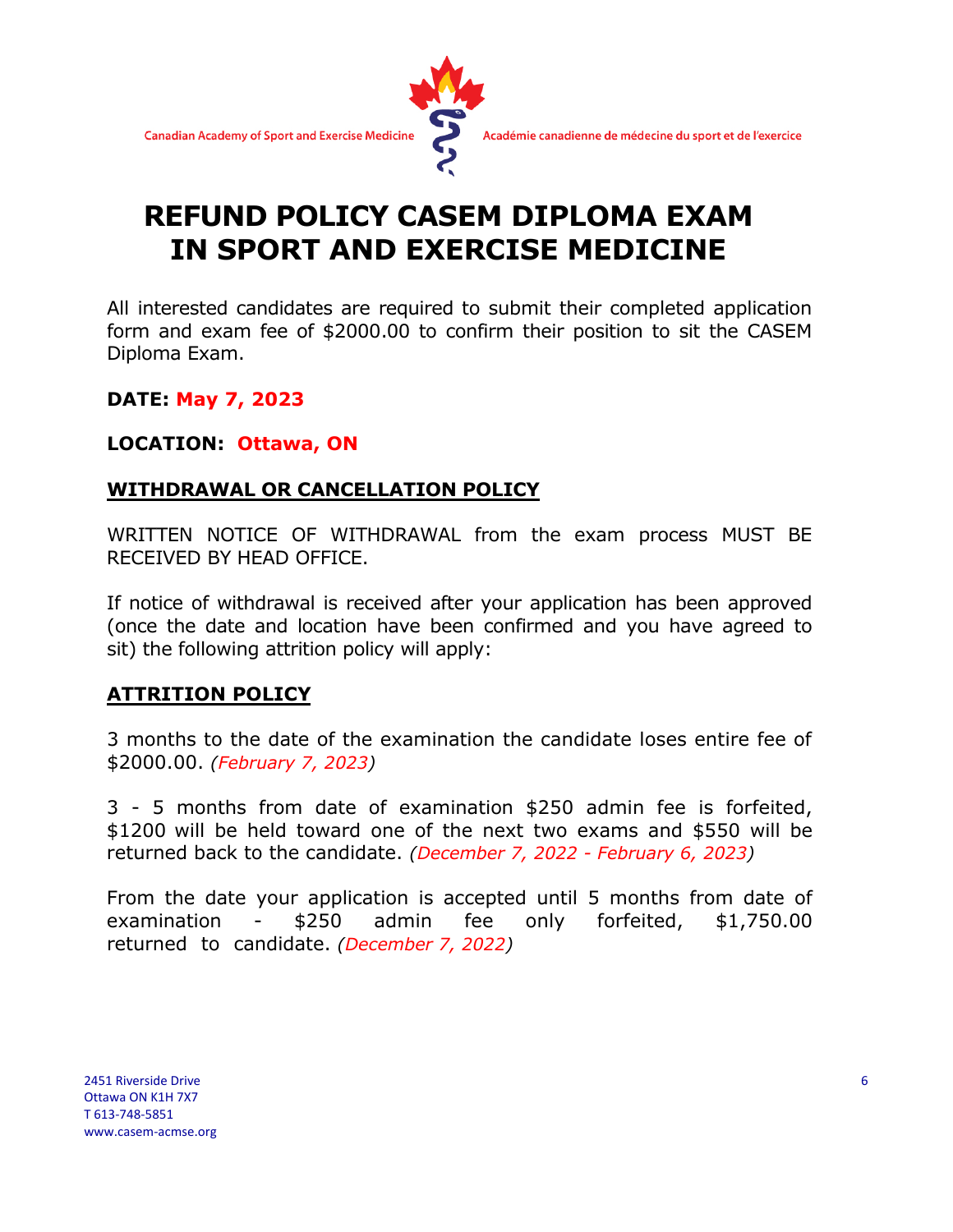

## **ELIGIBILITY CRITERIA TO SIT THE CASEM EXAM**

- **1.** All candidates must be members in good standing of CASEM at the time they apply to sit the examination.
- **2.** All candidates must have a current license to practice medicine. Physicians practicing outside Canada must be licensed to practice in their country of residence.
- **3.** The candidate must also have one of the following:

| A)                                                                                           |           | B.        |                                                                                                     |
|----------------------------------------------------------------------------------------------|-----------|-----------|-----------------------------------------------------------------------------------------------------|
| • A minimum of 2 years of independent<br><b>MEDICAL practice</b>                             | <b>OR</b> | $\bullet$ | The candidate must be a Fellow of the<br>Royal College of Physicians and                            |
| Attendance at 1 provincial or national<br>sport medicine conference (held within             |           |           | Surgeons or College of Family<br>Physicians of Canada                                               |
| the last 2 years)                                                                            |           |           | And, have completed a one-year Sport                                                                |
| Documented participation of<br>50 hours of team/sport/event<br>coverage. These hours must be |           |           | Medicine fellowship recognized by a<br>Canadian University Faculty of<br>Medicine Program.          |
| current within the last 2 years and fall<br>under 3 of the 5 required hours<br>categories. * |           |           | The program must include documented<br>participation of 50 hours of<br>team/sport/event coverage.** |

\*You must have hours from at least 3 of the 5 categories below: The hours may include the following type of events:

Hours that do NOT count:

• Clinic hours • Shadowing

• Local, Community. Municipal or Provincial Team/Games (ie: Team Doc for local soccer club) • Provincial/University/National team/Games (ie: Team Physician for University Team, etc…)

• Multi-Sport Games or tournaments

• Team Travel

• Pre-Participation Physicals

#### **(\*\*For candidates taking a one-year Sport Medicine Fellowship and who take the exam before the full completion of that year, the Diploma will be sent upon successful completion of the fellowship year.)**

The Sport Medicine Fellowship is recognized by the following criteria:

- A letter signed by a University affiliated CASEM Dip Sport Medicine physician which states that the candidate was under their supervision and is expected to meet the core competencies in sport and exercise medicine (as outlined by the CASEM Fellowship Committee)
- The fellowship **must** be one uninterrupted year.

If you do not fulfill all of the above criteria and would like to apply for an exemption to the eligibility criteria to sit the diploma in sport and exercise medicine exam please contact the chair of the credentials committee Dr. Nick Mohtadi mohtadi@ucalgary.ca.

2451 Riverside Drive Ottawa ON K1H 7X7 T 613-748-5851 www.casem-acmse.org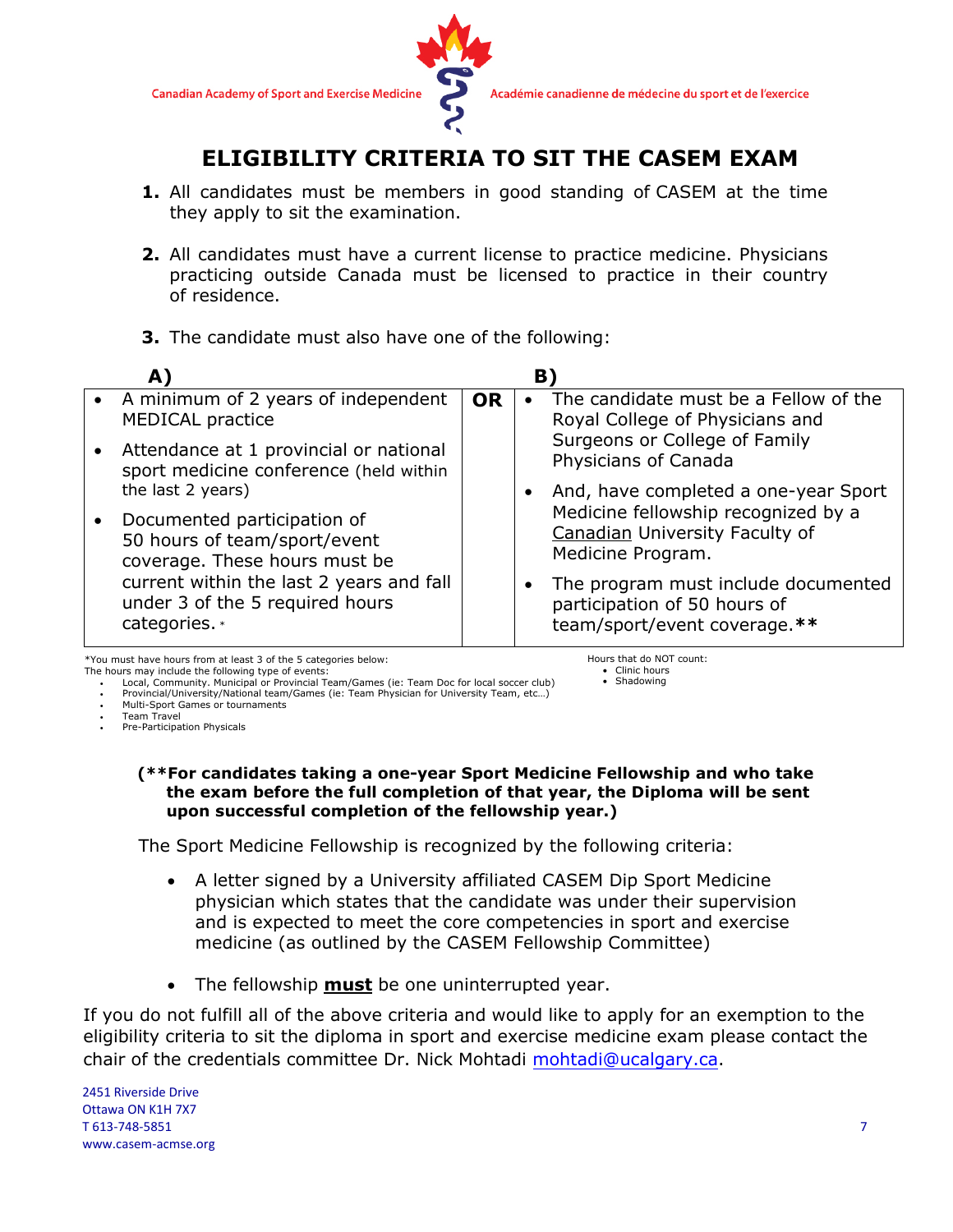

# **CODE OF CONDUCT**

Any action that might compromise the proper conduct of the Diploma in Sport Medicine examination administered by the Canadian Academy of Sport and Exercise Medicine (CASEM) is considered unprofessional behavior and is in breach of the Candidate Code of Conduct. Such actions might include:

- attempting to give or receive information from other candidates (talking or passing notes) or from any other source (i.e., using an electronic device) during the examination,
- attempting to observe the answers of, or show answers to, another candidate,
- attempting to copy or remove examination materials from the examination site,
- attempting to divulge to anyone the nature or content of any question or answer on the Diploma in Sport Medicine examination.

Any candidate found to have violated the Candidate Code of Conduct will face penalties to be determined by the CASEM Credentials Committee and the Board of Directors of CASEM. Consequences of unprofessional behavior may include forfeiture of examination fees, invalidation of examination results, suspension or disqualification from future examinations.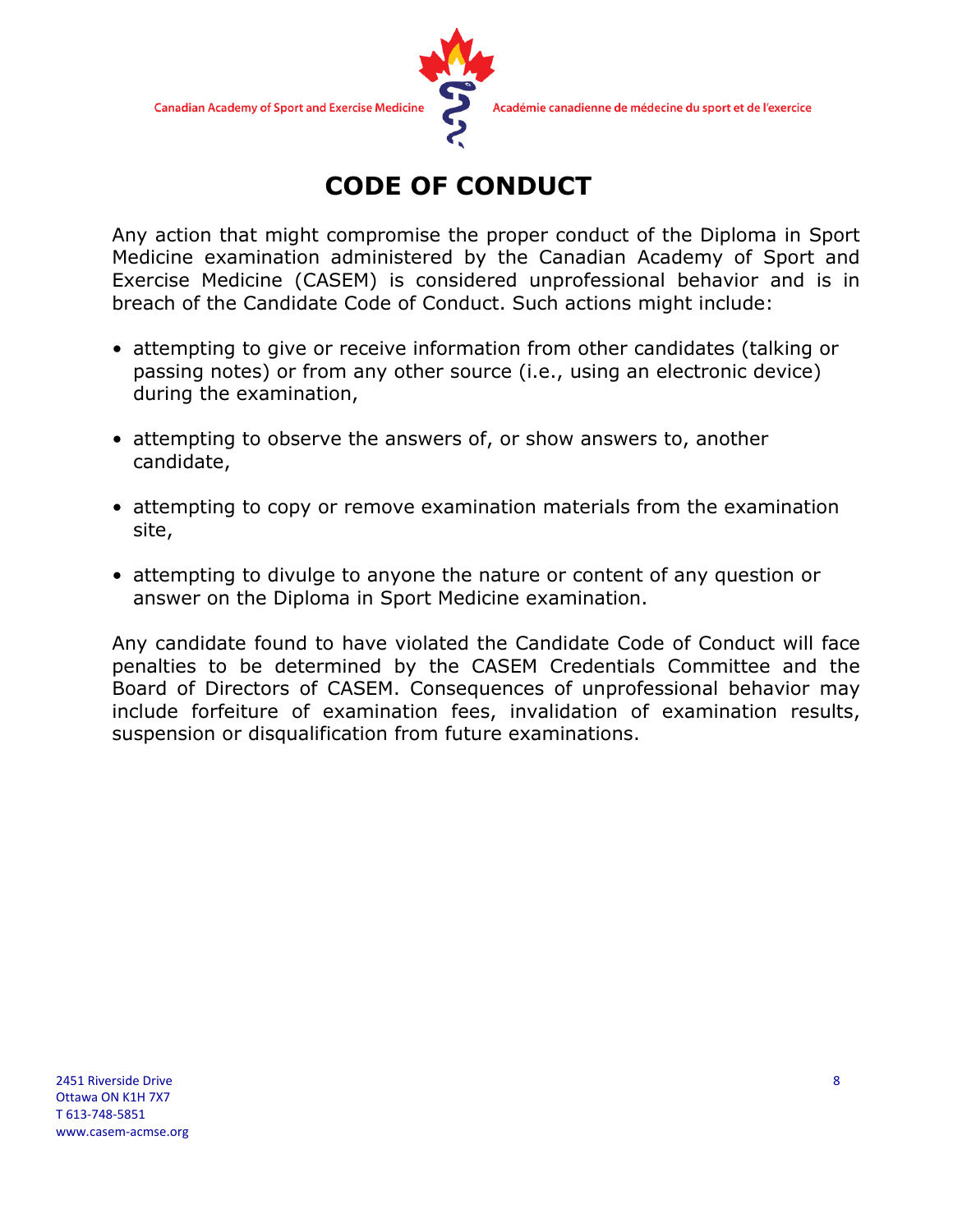

## **NON-DISCLOSURE STATEMENT**

In recognition of the duty of The Canadian Academy of Sport and Exercise Medicine (CASEM) and of myself to the public to ensure that only physicians who fully and fairly pass the Diploma examination be granted the Diploma in Sport Medicine designated by CASEM,

I hereby attest that I will not perform any action that might compromise the proper conduct of the examination and I will abide by the Candidate Code of Conduct as printed above.

I understand that failure to comply with this attestation may result in penalties to be determined by the Credentials Committee and the Board of Directors of CASEM which may include: forfeiture of my examination fees, invalidation of my examination results, and/or disqualification from future examinations of The Canadian Academy of Sport and Exercise Medicine.

I am a candidate for the Diploma in Sport and Exercise Medicine of the Canadian Academy of Sport and Exercise Medicine, and I have read and I am in agreement with the above statements.

 $\overline{\phantom{a}}$  , and the contract of the contract of the contract of the contract of the contract of the contract of the contract of the contract of the contract of the contract of the contract of the contract of the contrac

Signature Date Date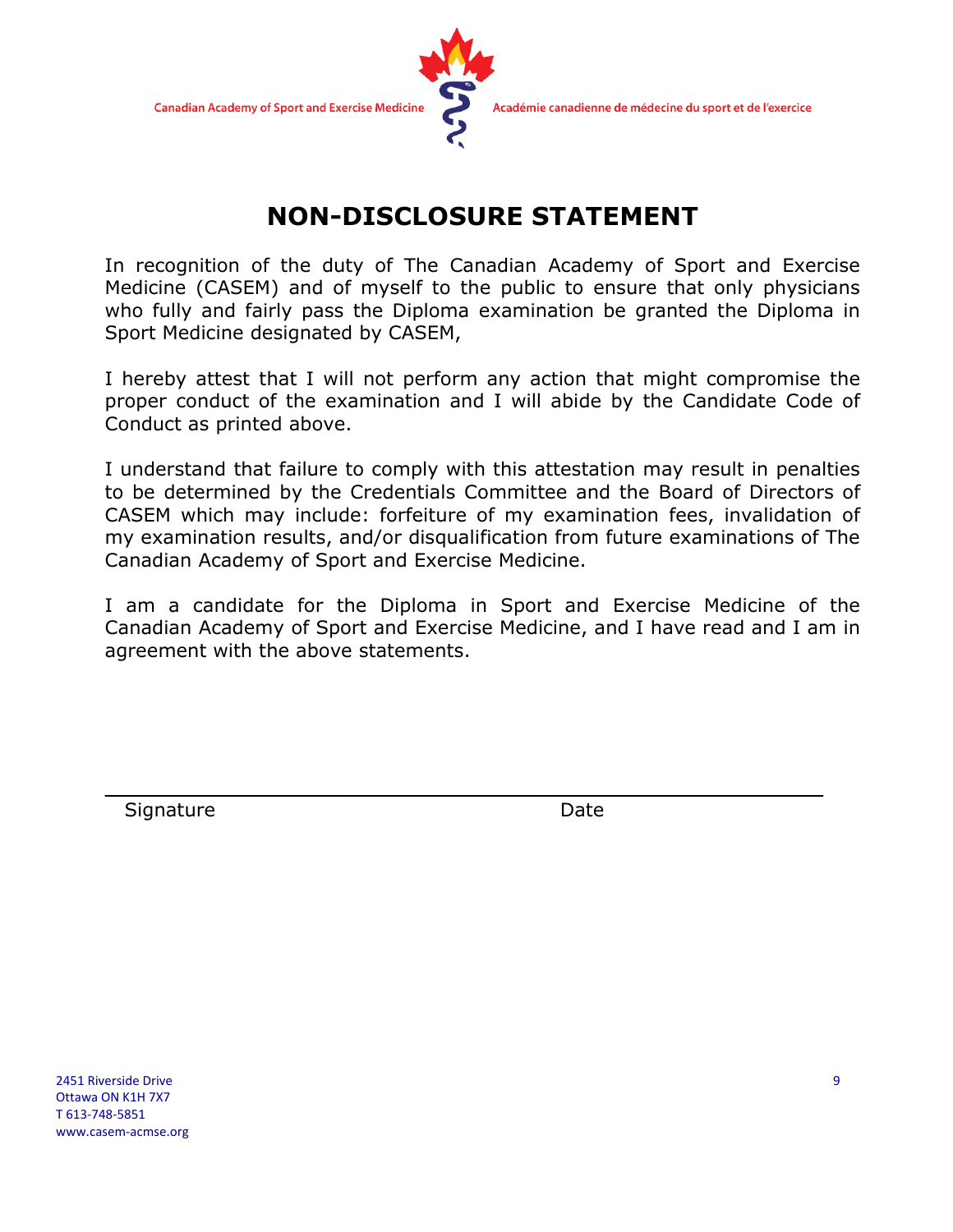

# *Exam Results Completion Form*

**\*Exam Result Permission (for Fellowship category applicants only)**

| with my Fellowship Director.              |                                                  |
|-------------------------------------------|--------------------------------------------------|
| $I, \underline{\hspace{2cm}}$             | <b>DO NOT grant CASEM permission to share my</b> |
| exam results with my Fellowship Director. |                                                  |

**\_\_\_\_\_\_\_\_\_\_\_\_\_\_\_\_\_\_\_\_\_\_ Candidate's Signature**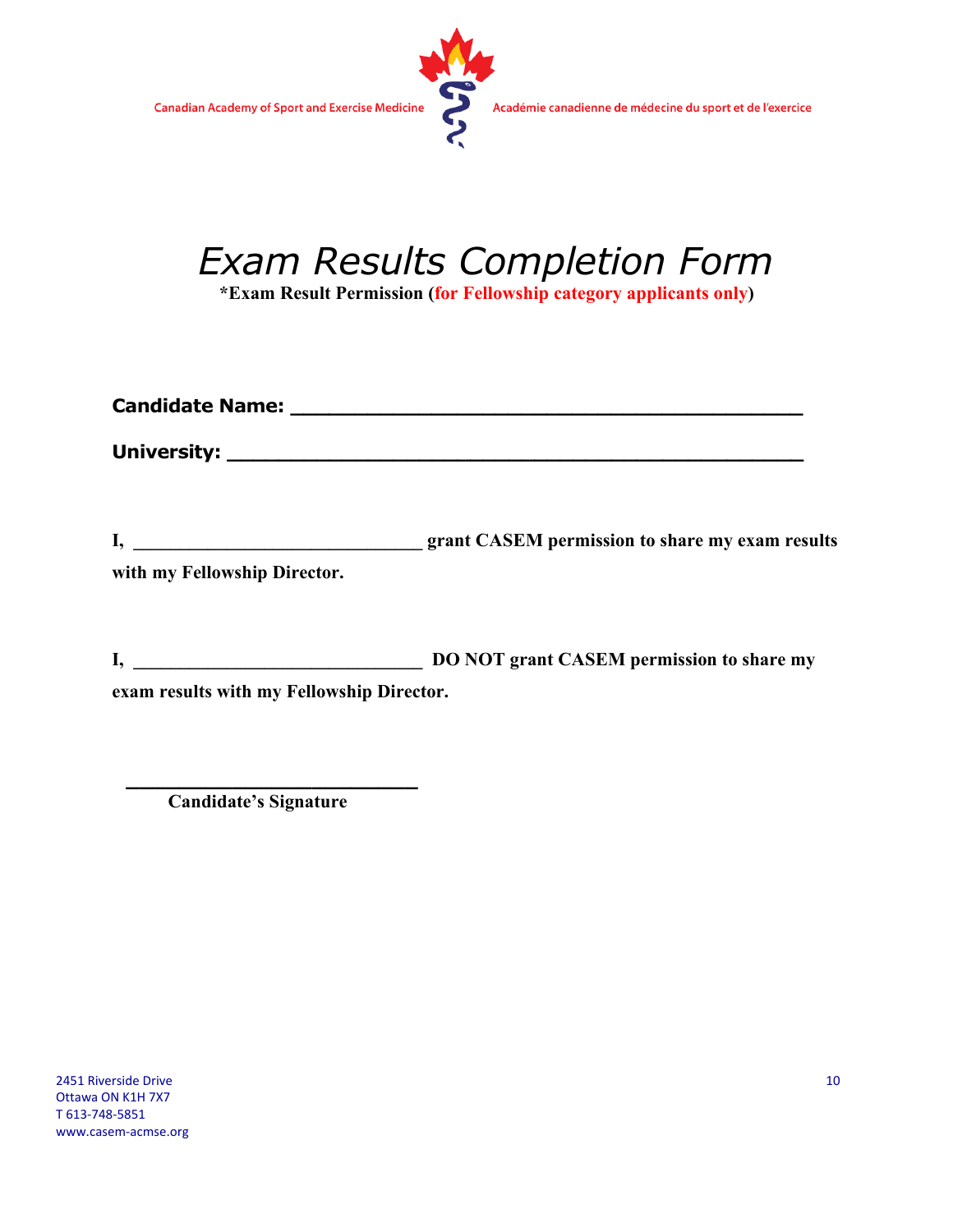**LIST OF LOGGED EVENT COVERAGE HOURS** (Hours must be current within the last 2 years and fall under 3 of the 5 categories for event hours coverage) **Name of Candidate:** 

| <b>EVENT</b> | <b>DATE</b> | <b>TIME</b> | # of<br><b>Hours</b> | REF. CONTACT Name   E-MAIL | <b>PHONE</b> |
|--------------|-------------|-------------|----------------------|----------------------------|--------------|
|              |             |             |                      |                            |              |
|              |             |             |                      |                            |              |
|              |             |             |                      |                            |              |
|              |             |             |                      |                            |              |
|              |             |             |                      |                            |              |
|              |             |             |                      |                            |              |
|              |             |             |                      |                            |              |
|              |             |             |                      |                            |              |
|              |             |             |                      |                            |              |
|              |             |             |                      |                            |              |
|              |             |             |                      |                            |              |
|              |             |             |                      |                            |              |
|              |             |             |                      |                            |              |
|              |             |             |                      |                            |              |
|              |             |             |                      |                            |              |
|              |             |             |                      |                            |              |
|              |             |             |                      |                            |              |
|              |             |             |                      |                            |              |
|              |             |             |                      |                            |              |
|              |             |             |                      |                            |              |
|              |             |             |                      |                            |              |
|              |             |             |                      |                            |              |
|              |             |             |                      |                            |              |
|              |             |             |                      |                            |              |
|              |             |             |                      |                            |              |

In order to sit the exam, each candidate must have 50 hours of event coverage gained within the 2 years prior to challenging the exam. \*You must have hours from at least 3 of the 5 categories below: The hours may include the following type of events:

• Local, Community. Municipal or Provincial Team/Games (ie: Team Doc for local soccer club)

2451 Riverside Drive • Coldi, Community. Municipal or Provincial Team/Games (ie: Team Physician for University Team, etc...)<br>11 Provincial/University/National team/Games (ie: Team Physician for University Team, etc...)

• Multi-Sport Games or tournaments

• Team Travel

• Pre-Participation Physicals

Hours that do NOT count:

• Clinic hours

Ottawa ON K1H 7X7 T 613-748-5851 www.casem-acmse.org

• Shadowing